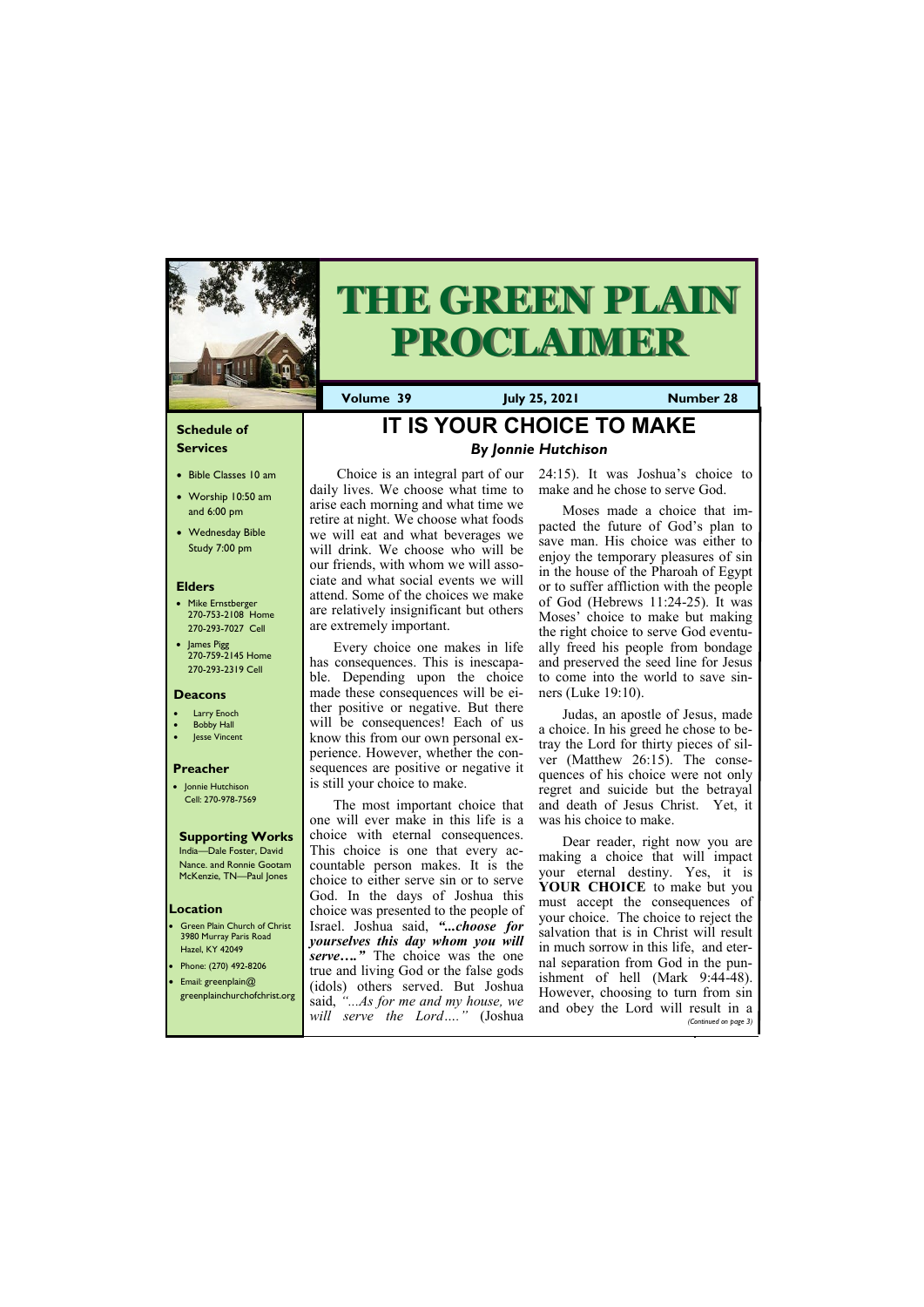# *REMEMBER IN PRAYER: Green Plain members*: Faye Travis, Peggy Jarvis, Joanne Barnes, Maxine Pool, Hayes and Marjorie Grady, Jim Fielder, Griselda Adams, Larry Enoch, Steve Enoch Carolyn Byars, Mary and Jim Lowrie and Mary Vincent Charles Enoch remains in Murray Hospital suffering from Covid. He remains on a ventilator. Rex Enoch is in Murray Hospital as of this writing. He is being treated with meds and is on oxygen. No visitors or phone calls permitted for Charles and Rex at this time. Please pray for all of our sick and those in the hospital.

*Family and Friends:* Teresa Tacker, Betty Pond, Bryan White, Kenneth Mizell, Dale Pentecost, and Brett Wyatt,. Please let us know of those who have improved or any one who needs to be added to this list.

# NEWS AND NOTES **Page 2**

- **PANTRY ITEMS July 2021: 4—Apple Sauce; 11—Canned Fruit Juice; 18—Vienna Sausages; 25—Jell-O.** Please bring any additional items you wish for the "blessing box" which is located next to the breezeway on the north side of the building.
- **UPCOMING LOCAL EVENTS**: **Fall Gospel Meeting** with Alan Adams, September 12 -16, 2021. Our **School of Biblical Studies** will be conducted each Monday evening 7-9 pm, September 20—November 8, 2021. Larry Powers will teach "Church History" and Jack Phillips will teach "2 Corinthians."
- **UPCOMING AREA EVENTS: Gospel Meeting** at the Dexter church of Christ, July 25 -28 with Jonnie Hutchison preaching.
- **July 2021 Anniversaries: None** . **Birthdays:** 7-Chad Canter; 18-Hayes Grady 30-Jim Lowrie; If we have left anyone out please let us know.
- **Local Area TV programs: Sundays 7:00 am "In Search of the Lord's Way" - KBSI Fox; 7:30 am "Good News Today" - WDKA My TV; 8:00 am "Have A Bible Question—WDKA My TV; 8:00 am "A Bible Answer" - WQWQ the CW.**

# **Online at gbntv.org**

**GOSPEL BROADCASTING NETWORK The Gospel 24/7 God's Plan for Your Salvation** 1. Hear the word of God— Romans 10:17. 2. Believe Jesus Christ is the Son of God—Jn 8:24 3. Repent of your sins—Acts 2:38. 4. Confess your faith in Christ— Rom. 10:9-10 5. Be immersed in water for the

> remission of your sins—Ac. 2:38; 22:16; Rom. 6:3-4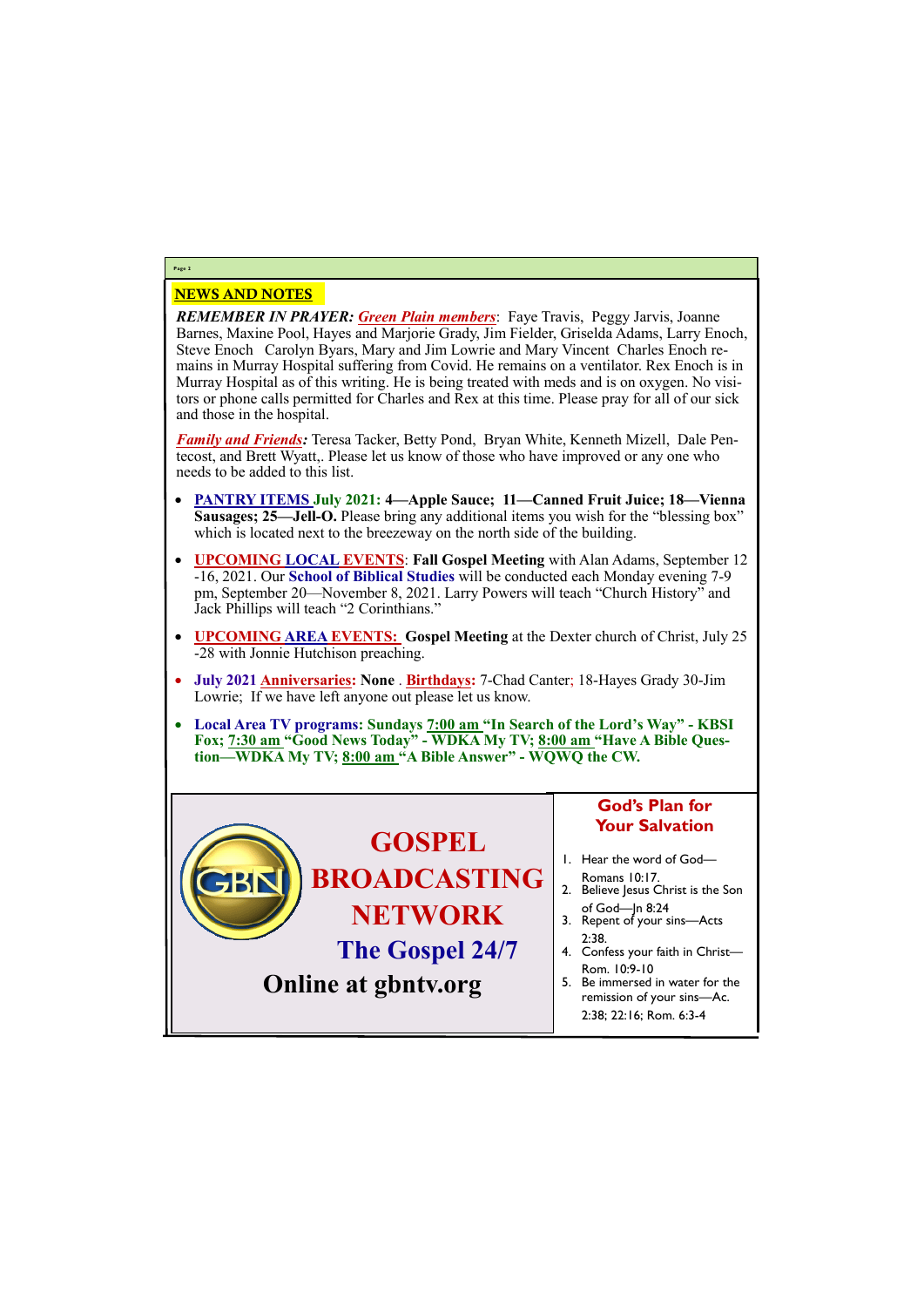#### **Page 3**

better and happier life now and in eternity, everlasting life in heaven Matthew 25:46; Col. 1:5).

Yes, it is your choice. But it is the most im-

portant choice you will ever make! God or Satan. Heaven or hell. *"Choose you this day whom you will serve"!*

*(Continued from page 1)*

# **ARE WE TO FEAR GOD?** *By Eric Lyons*

The word "fear" appears in the New King James Version of the Bible 367 times. In some of these occurrences, the text is expounding upon "the fear of the Lord" and its relationship to wisdom (cf. Job 28:28; Psalm 111:10; Proverbs 1:7). In numerous other passages of Scripture, one can read where God commands that His creation fear Him (Leviticus 25:17; Deuteronomy 6:13; Matthew 10:28; et al.). It is widely known that one of the repeated truths in the Bible is that God's "mercy is on those who fear Him" (Luke 1:50). It also is well known, however, that in the New Testament Paul informed Timothy that "God has not given us a spirit of fear, but of power and of love and of a sound mind" (2 Timothy 1:7). The apostle John went even further, saying, "There is no fear in love, but perfect love casts out fear, because fear involves torment" (1 John 4:18).

beyond fear, it is using the term in a different context than the way it is used when referring to "the fear of the Lord." The passage in 2 Timothy 1:7 is not teaching that we should not fear God; rather, Paul was instructing Timothy that we should not fear **for our lives** while doing the Lord's work. God wants His children to be fearless in their service to Him. Such courage will help His people "not be ashamed of the testimony of our Lord" (2 Timothy 1:8). Like the Israelites who were instructed by Joshua and Caleb not to fear the people of Canaan (Numbers 14:8-9), Christians must not fear their adversaries around them, nor the task before them. God expects His people to understand that "He who is in you is greater than he who is in the world" (1 John 4:4).

Some time ago, I noticed where Steve Wells, author of the *Skeptic's Annotated Bible*, highlighted 2 Timothy 1:7 and 1 John 4:18 (verses indicating Christians are **not** to fear), and placed alongside these verses twenty-six Bible references that specify **we are to fear God**. He then asked, "Should we fear God?" Obviously, it was Wells' intent to convince his readers that the Bible's discussion of fear is contradictory. How can a person fear God and not fear God at the same time? Although this is a question I thought a skeptic never would raise due to its seemingly obvious answer, it nevertheless requires a response.

In most cases, when the Bible praises man's fearlessness and his need to move

But what about 1 John 4:17? Is it not referring to fearing God? A person must keep in mind that the term "fear" is used in various senses in Scripture (and whenever different senses of the same word or thing are under discussion, the skeptics' allegations hold no value). Fear can mean terror, dread, and horror; but it also can mean awe, reverence, and respect. The "perfect love" about which John writes casts out the former, not the latter. As the late Guy N. Woods noted:

"Fear," as here contemplated, is not that which the Psalmist declares is "the beginning of wisdom" (Psalm 111:10), a reverential, godly fear, which shrinks from any action which would displease God, the fear which an obedient child has for a loving

*(Continued on page 4)*